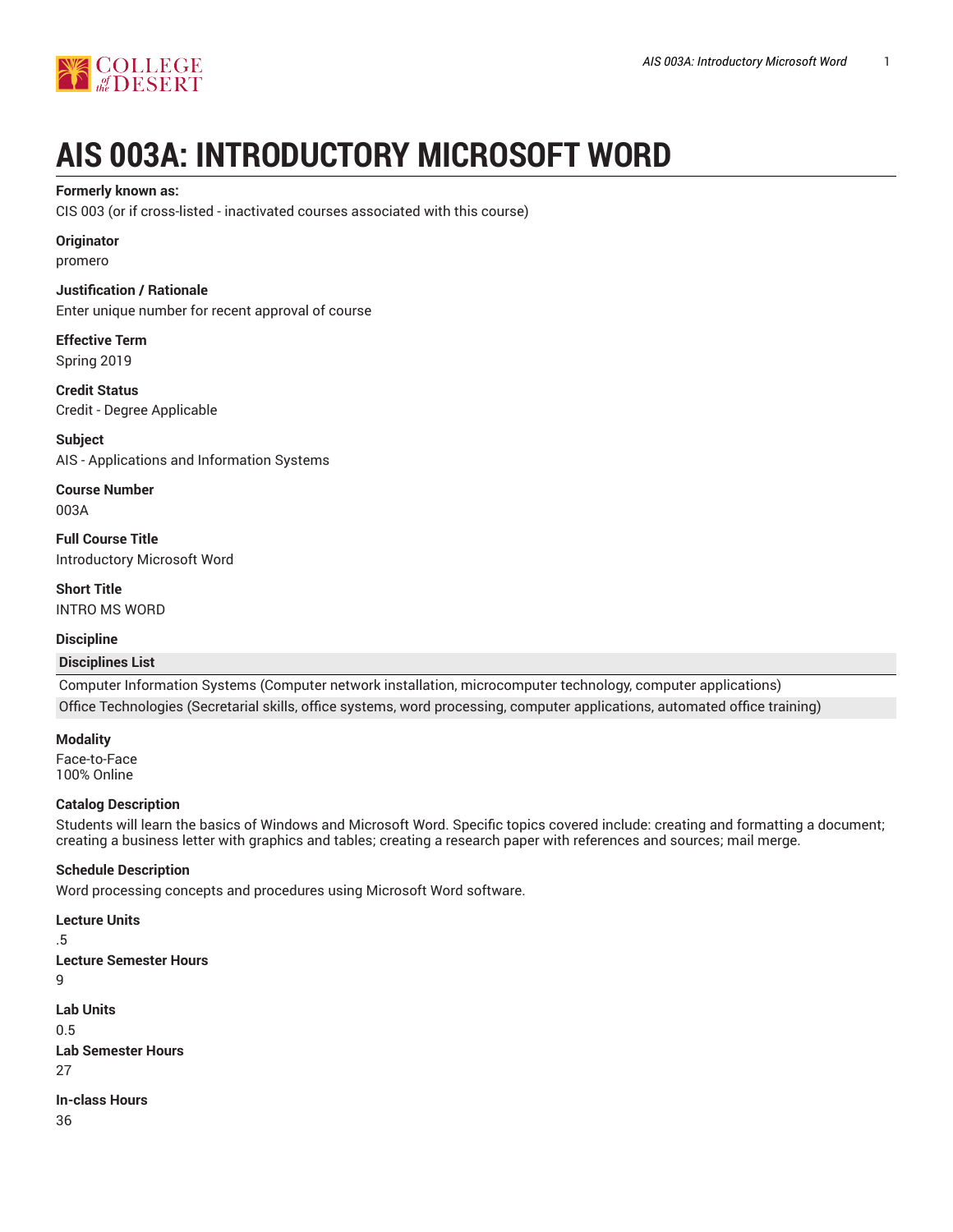

#### **Out-of-class Hours** 18

**Total Course Units** 1 **Total Semester Hours** 54

# **Required Text and Other Instructional Materials**

**Resource Type** Book **Open Educational Resource** No

**Author**

Randy Nordell

**Title** MS Office: In Practice Word Complete with SIMnet

# **Edition**

2016

**City** New York, New York

**Publisher** McGraw Hill Education

**Year** 2016

**College Level** Yes

**ISBN #** 9781260113808

# **For Text greater than five years old, list rationale:**

Special ISBN issued for ebook and online resources package.

#### **Class Size Maximum**

32

# **Course Content**

- 1. Creating, Formatting, and Editing a Word Document with a Picture
	- a. Formatting paragraphs and characters
	- b. Inserting and Formatting a Pictue
	- c. Correcting and Revising a Document
	- d. Printing a Document
- 2. Creating a Research Paper with References and Sources
	- a. Creating a Header
	- b. Typing the Research Paper Text
	- c. Creating an Alphabetical Works Cited Page
	- d. Proofreading and Revising the Research Paper
	- e. Track changes
- 3. Creating a Business Letter with a Table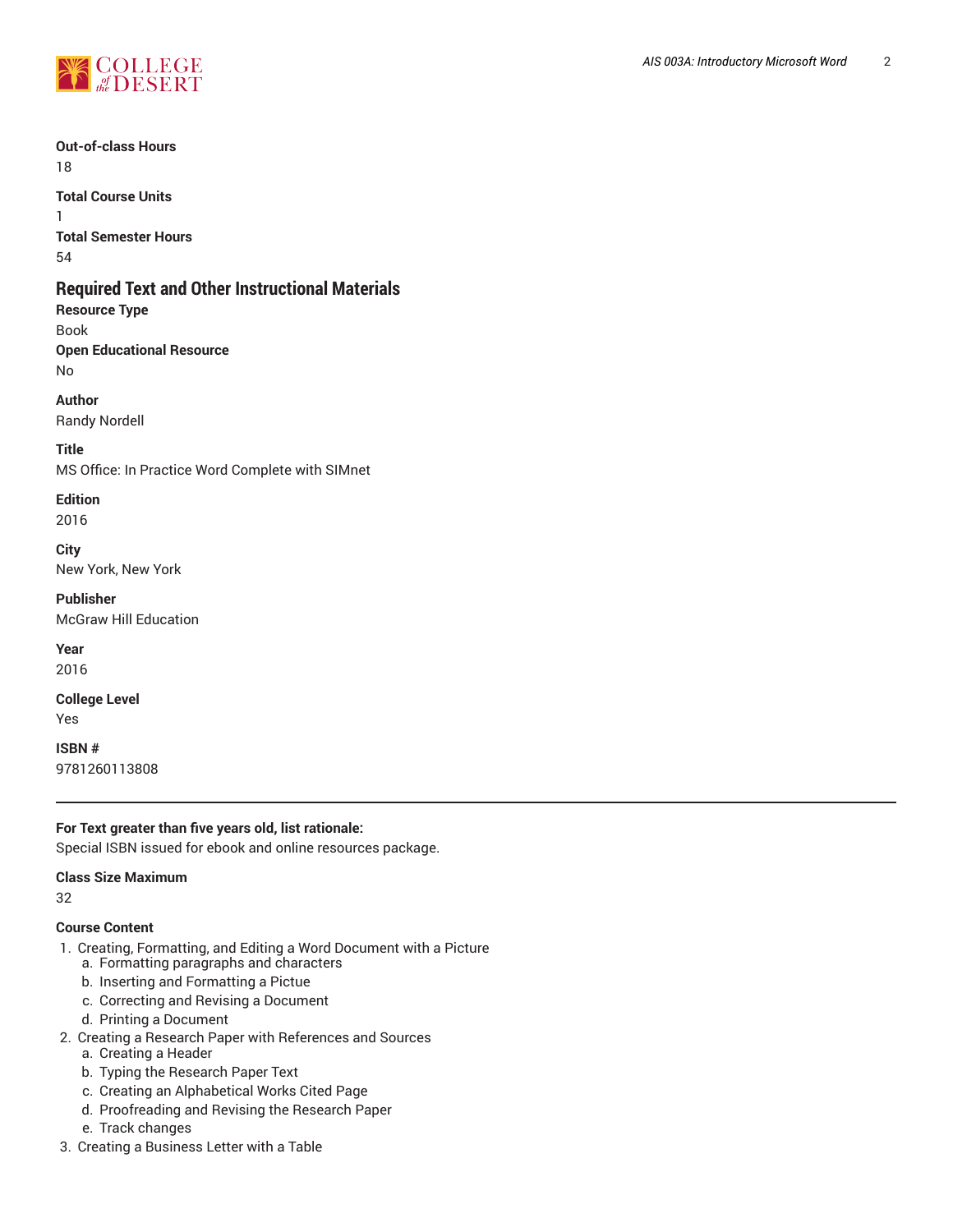

- a. Creating a Letterhead
- b. Creating a Business Letter
- c. Addressing and Printing Envelopes
- d. Mailing Labels and Mail Merge

# **Lab Content**

Practical exercises demonstrating the following:

- 1. Creating, Formatting, and Editing a Word Document with a Picture
	- a. Formatting paragraphs and characters
	- b. Inserting and Formatting a Picture
	- c. Correcting and Revising a Document
	- d. Printing a Document
- 2. Creating a Research Paper with References and Sources
	- a. Creating a Header
	- b. Typing the Research Paper Text
	- c. Creating an Alphabetical Works Cited Page
	- d. Proofreading and Revising the Research Paper
- 3. Creating a Business Letter with a Table
	- a. Creating a Letterhead
	- b. Creating a Business Letter
	- c. Addressing and Printing Envelopes
	- d. Mailing Labels and Mail Merge

#### **Course Objectives**

|             | <b>Objectives</b>                                                          |
|-------------|----------------------------------------------------------------------------|
| Objective 1 | Apply electronic mail merge tools for mass communication distribution      |
| Objective 2 | Demonstrate ability to format research papers with references and sources. |
| Objective 3 | Construct and edit personal and business documents                         |
| Objective 4 | Use collaborative features of word and work with reports                   |
| Objective 5 | <b>Format and Customize Documents</b>                                      |
| Objective 6 | Use tables, columns and graphics within a document                         |
|             |                                                                            |

#### **Student Learning Outcomes**

#### **Upon satisfactory completion of this course, students will be able to:**

Outcome 1 Create an electronic word processing document and formatting to fit personal or business situations

## **Methods of Instruction**

| <b>Method</b>                      | Please provide a description or examples of how each instructional<br>method will be used in this course. |
|------------------------------------|-----------------------------------------------------------------------------------------------------------|
| Demonstration, Repetition/Practice | Demonstration of Word Processing Techniques and skills                                                    |
| Activity                           | <b>Critical Thinking Team Assignments</b>                                                                 |
| Technology-based instruction       | SIMnet 2016 Simulations and Projects                                                                      |
| Lecture                            | Presentation of word processing topics                                                                    |
| Laboratory                         | Technology based projects                                                                                 |

#### **Methods of Evaluation**

| <b>Method</b>                           | Please provide a description or examples of how<br>each evaluation method will be used in this course. | <b>Type of Assignment</b> |
|-----------------------------------------|--------------------------------------------------------------------------------------------------------|---------------------------|
| Laboratory projects                     | Lab demonstration of word processing skills<br>covering all the content of the course.                 | In and Out of Class       |
| Self-paced testing, Student preparation | Practice quizzes.                                                                                      | In Class Only             |
| Written homework                        | Short essay answers to critical thinking questions<br>based on textbook readings.                      | Out of Class Only         |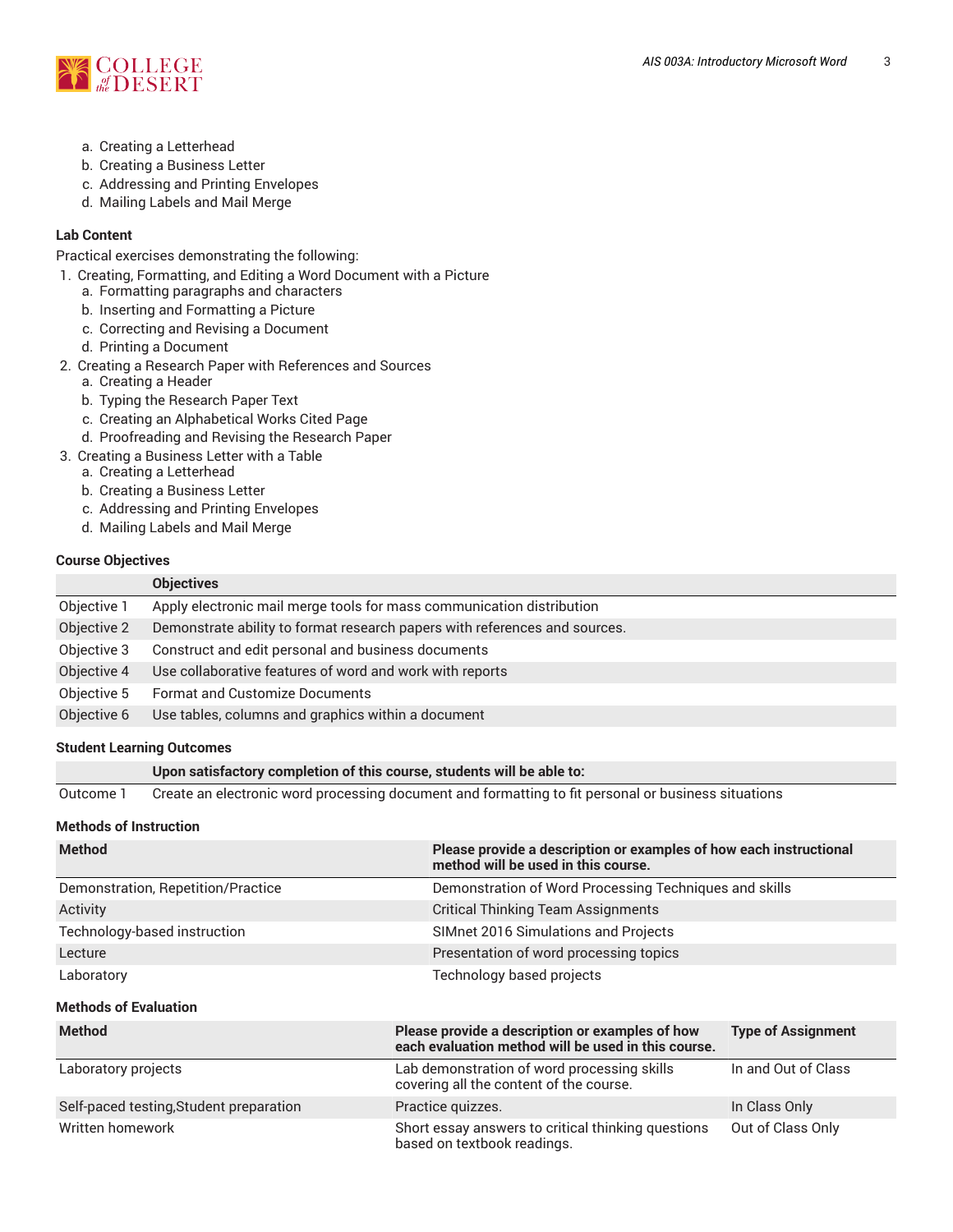

| Oral and practical examination            | Projects using Microsoft Word.                                                | In Class Only       |
|-------------------------------------------|-------------------------------------------------------------------------------|---------------------|
| Student participation/contribution        | Discussion questions.                                                         | In Class Only       |
| Tests/Quizzes/Examinations                | Timed guizzes.                                                                | In and Out of Class |
| Computational/problem-solving evaluations | Business related critical thinking assignments and<br>class team discussions. | In and Out of Class |

#### **Assignments**

#### **Other In-class Assignments**

- 1. Critical thinking assessment of document creation concepts
- 2. Team evaluations of presentations to demonstrate understanding of differences of multiple types of documents
- 3. Multiple choice quizzes
- 4. Hands on creation of multiple types of documents
- 5. Practical demonstration of features covered in text readings and class lecture

### **Other Out-of-class Assignments**

- 1. Textbook readings
- 2. Technical demonstration using simulation software and projects
- 3. Practice quizzes
- 4. Create different type of documents

# **Grade Methods**

Letter Grade Only

# **Distance Education Checklist**

# **Lab Courses**

# **How will the lab component of your course be differentiated from the lecture component of the course?**

Lab and lecture are clearly differentiated in the weekly module by a Title and Indentation techniques.

#### From the COR list, what activities are specified as lab, and how will those be monitored by the instructor?

Lab activities are done using online grading resources. Student works on projects using MS Office and submits to SIMnet, which grades projects and quizzes and gives feedback to students, including simulations on content areas for which they did not perform well. All lab activities can be re-assessed by instructor and performance can be monitored according to reports based on content and SLOs.

#### **How will you assess the online delivery of lab activities?**

Lab activities are done using online grading resources. Student works on projects using MS Office and submits to SIMnet, which grades projects and quizzes and gives feedback to students, including simulations on content areas for which they did not perform well. All lab activities can be re-assessed by instructor and performance can be monitored according to reports based on content and SLOs.

# **Instructional Materials and Resources**

#### If you use any other technologies in addition to the college LMS, what other technologies will you use and how are you ensuring **student data security?**

All data referent to student work done outside of Canvas is encrypted and synced by the access pairing created by College of the Desert IT Department.

# **Effective Student/Faculty Contact**

#### Which of the following methods of regular, timely, and effective student/faculty contact will be used in this course?

#### **Within Course Management System:**

Discussion forums with substantive instructor participation Regular virtual office hours Private messages Online quizzes and examinations Video or audio feedback Weekly announcements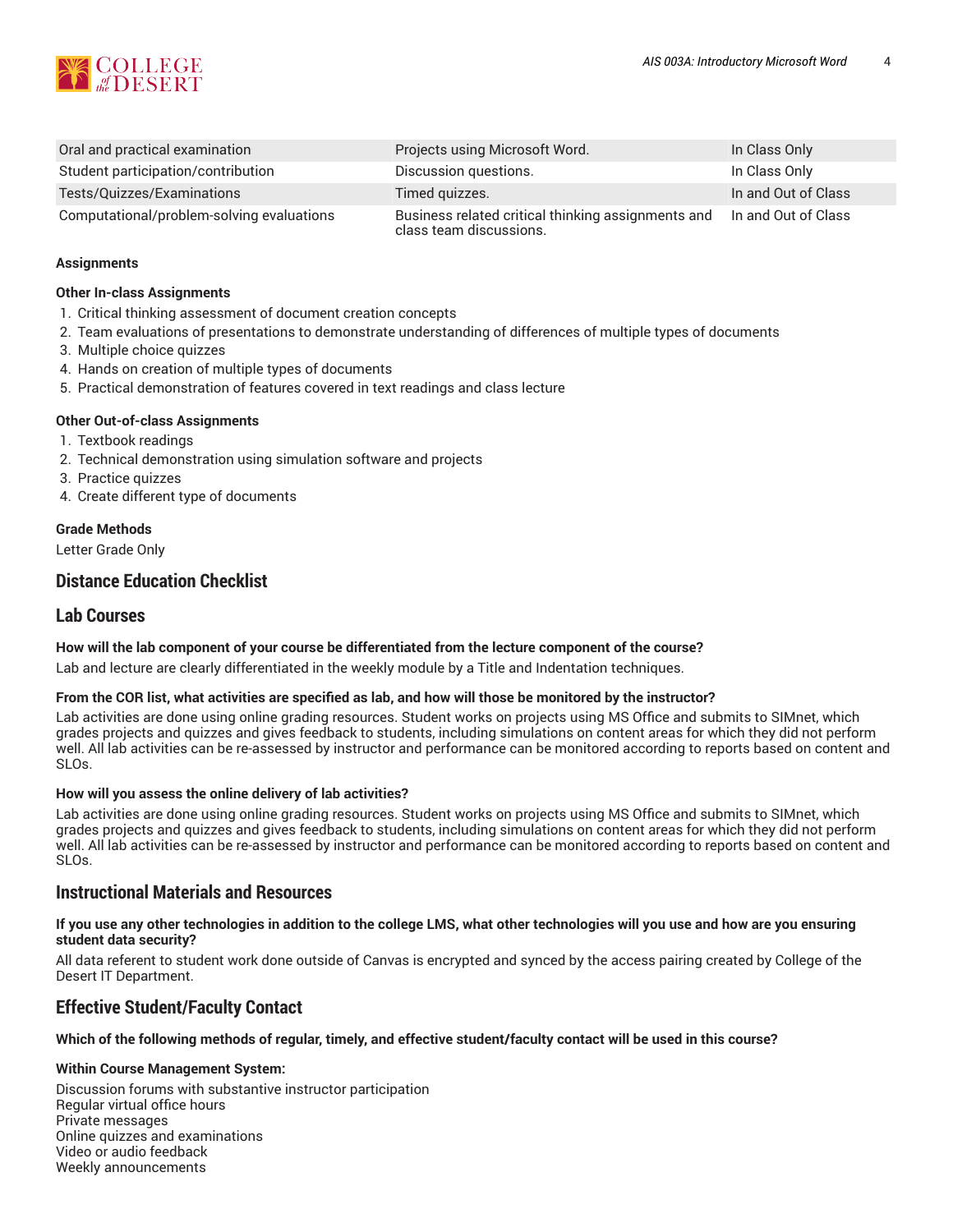

#### **External to Course Management System:**

Direct e-mail Posted audio/video (including YouTube, 3cmediasolutions, etc.)

#### Briefly discuss how the selected strategies above will be used to maintain Regular Effective Contact in the course.

This class if online is being taught via Canvas. Instructors will use asynchronous text and video messages to interact with the students. Also, discussions boards, constant announcements will be used. Zoom virtual office hours with screen sharing and interaction capabilities will be available.

# **If interacting with students outside the LMS, explain how additional interactions with students outside the LMS will enhance student learning.**

Canvas is used for external interaction as well.

# **Online Course Enrollment**

**Maximum enrollment for online sections of this course** 32

**Other Information**

# **MIS Course Data**

**CIP Code** 52.0401 - Administrative Assistant and Secretarial Science, General.

**TOP Code** 051400 - Office Technology/Office Computer Applications

**SAM Code** C - Clearly Occupational

**Basic Skills Status** Not Basic Skills

**Prior College Level** Not applicable

**Cooperative Work Experience** Not a Coop Course

**Course Classification Status** Credit Course

**Approved Special Class** Not special class

**Noncredit Category** Not Applicable, Credit Course

**Funding Agency Category** Not Applicable

**Program Status** Program Applicable

**Transfer Status** Transferable to CSU only

**Allow Audit** No